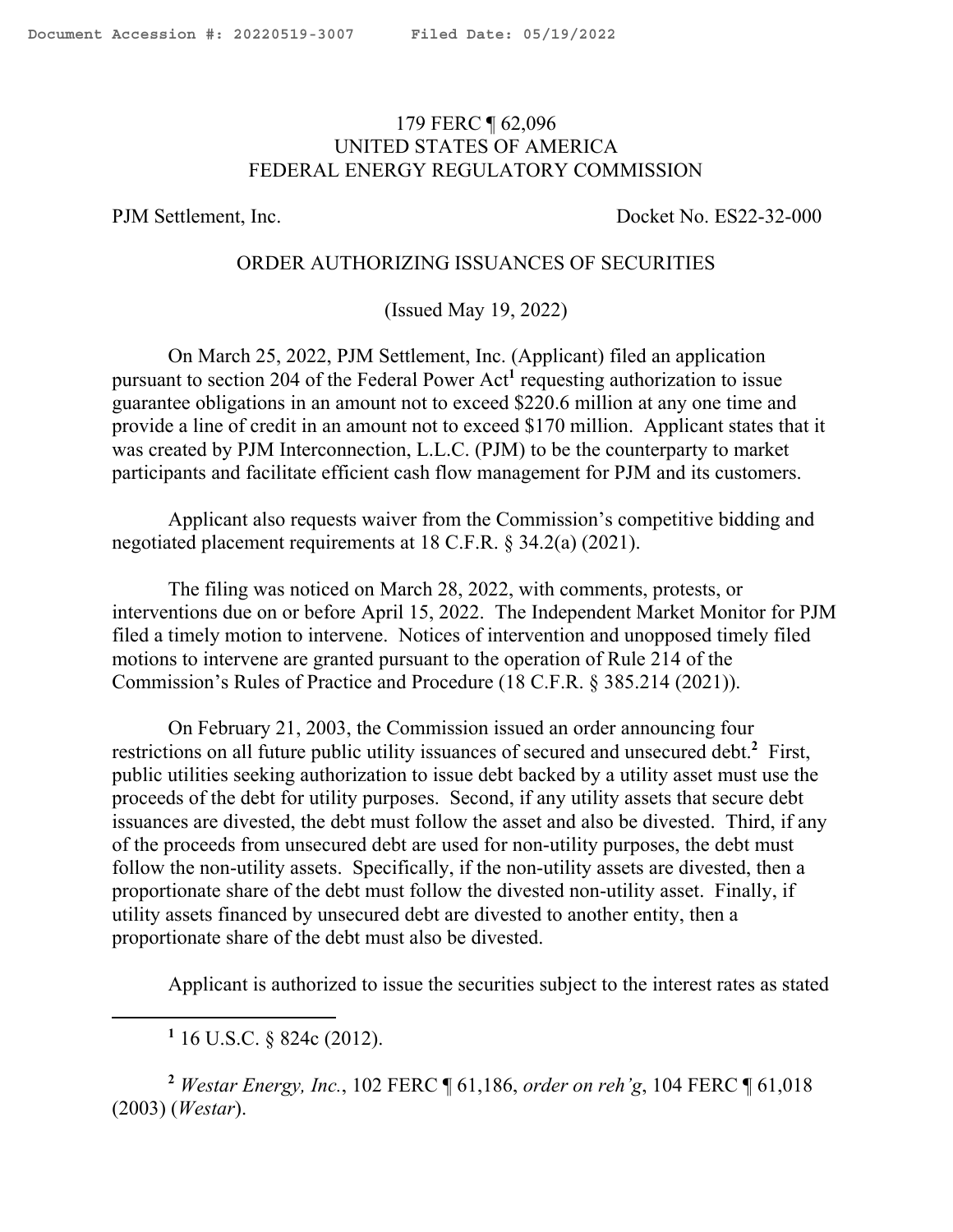Docket No. ES22-32-000 - 2 -

in the application. Applicant satisfies the two times interest coverage ratio; therefore, it can be reasonably expected that the proposed issuances of securities will not impair Applicant's ability to perform service as a public utility.

This authorization is based upon the terms and conditions and for the purposes specified in the application subject to the following conditions:

- (1) This authorization is effective from May 26, 2022 through May 25, 2024;
- (2) The securities are subject to the Commission's restrictions on secured and unsecured debt as outlined above and in *Westar*;
- (3) The requested waiver for the securities from the Commission's competitive bidding and negotiated placement requirements at 18 C.F.R. § 34.2 (2021) is granted;
- (4) This authorization is without prejudice to the authority of the Commission or any other regulatory body with respect to rates, service, accounts, valuation, estimates or determination of cost or any other matter whatsoever now pending or which may come before this Commission; and
- (5) Nothing in this letter order shall be construed to imply any guarantee or obligation on the part of the United States with respect to any security to which this letter order relates.

This action is taken pursuant to the authority delegated to the Director, Division of Electric Power Regulation - West, under 18 C.F.R. § 375.307 (2021). This order constitutes final agency action. Requests for rehearing by the Commission may be filed within 30 days of the date of issuance of this order, pursuant to 18 C.F.R. § 385.713 (2021).

> Steven T. Wellner, Director Division of Electric Power Regulation - West